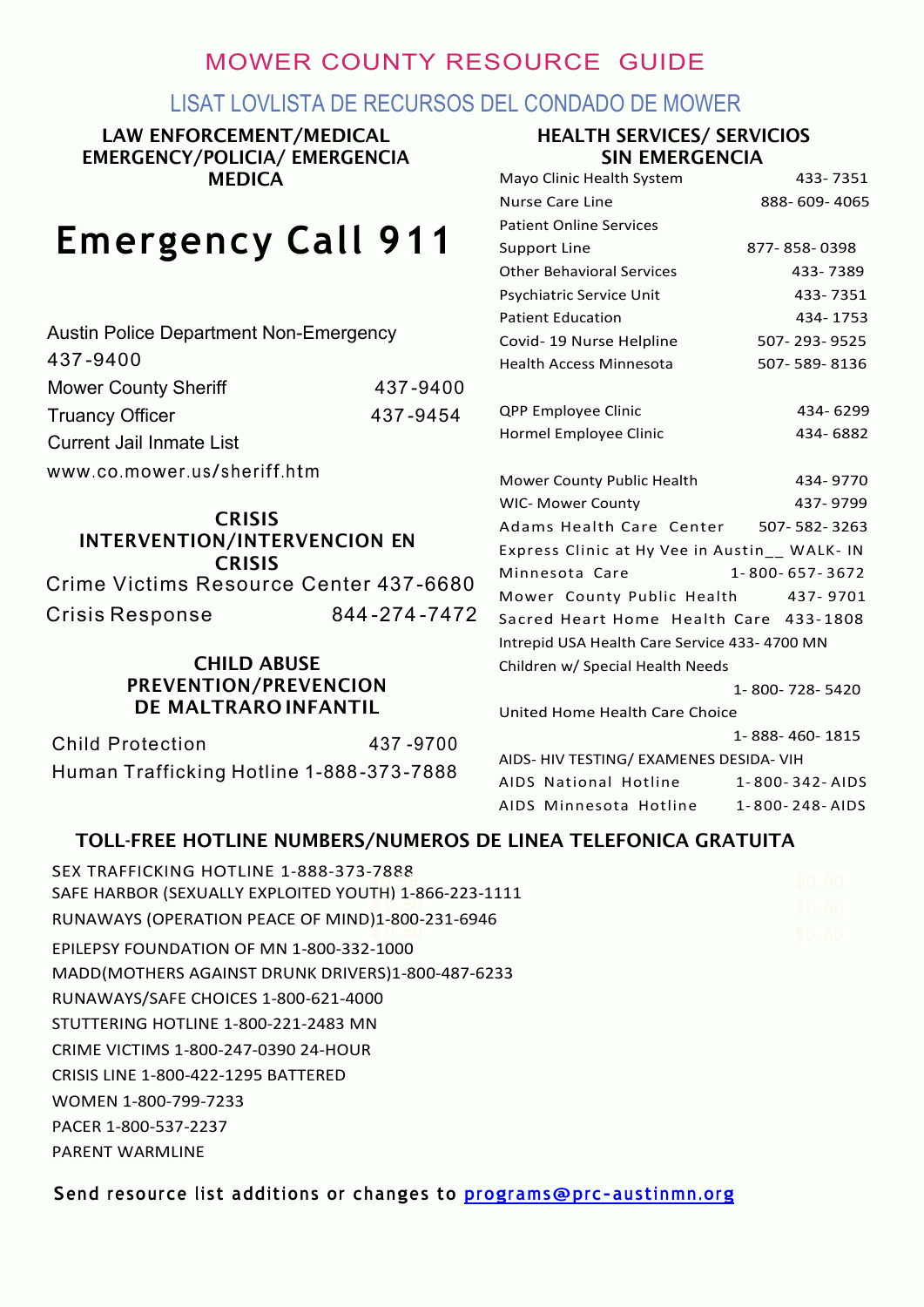#### COUNSELING/MENTAL HEALTH / CONSEJERIA/SALUD MENTAL

| <b>MAYO Clinic</b>                    |               | 433-7351       | Alt School/Area Learning Ctr                | 460-1805         |
|---------------------------------------|---------------|----------------|---------------------------------------------|------------------|
| <b>Catholic Charities</b>             |               | 433-3062       | <b>Austin Community Education</b>           | 460-1706         |
| <b>Cedar River Counseling</b>         | Srvcs         | 433-6482       | <b>Austin Adult Learning</b>                | 460-1707         |
| <b>Cedar House</b>                    |               |                | English Language Learning                   | 460-1707         |
|                                       |               | 437-9152       | <b>GED &amp; Transition to College</b>      | 440-8701         |
| <b>Crisis Response</b>                |               | 1-844-274-7472 | <b>Austin ECFE</b>                          | 460-1709         |
| <b>Family Focus</b>                   |               | 434-3586       | ECSE(Early Childhood Special Ed.)           | 460-1705         |
| Gerard Community Mental Health        |               |                | <b>Blooming Prairie Public Schools</b>      | 583-4427         |
| Services Therapy, Diagnostic,         |               |                | <b>Grand Meadow Admin &amp; ECFE</b>        | 754-5310         |
| Assessment and                        | Psychological |                | Hayfield-Brownsdale ECFE                    | 477-3236         |
| Testing                               |               | 434-4366       | Hayfield-Brownsdale Public Schools 477-3236 |                  |
| Kevin Anderson Lic. Psychologist/EMDR |               |                |                                             |                  |
| Therapy                               |               | 440-0134       | LeRoy-Ostrander Admin                       | 324-5743         |
| Lutheran Social Srvs.                 |               | 1-800-582-5260 | LeRoy-Ostrander ECFE                        | 324-5741         |
| Mayo Clinic Social Services           |               | 437-7351       | Lyle Schools Administration                 | 582-3568         |
| Psychiatry/                           |               |                | Riverland CC Austin                         | 433-0600         |
| Psychology Assoc.- So MN              |               | 433-5191       |                                             | 1-800-247-5039   |
| Independent Management Services       |               |                | Headstart Program (SEMCAC)                  | 433-5889         |
| (IMS)/ ARMHS therapy, diagnostic      |               |                | <b>PACER</b>                                | 1-800-537-2237   |
| assessment &                          |               |                | Autism Resource Specialist                  | 433-4243         |
| psychological test                    |               | 437-6389       | Univ. of Minnesota Ext, Mower Co. 437-9552  |                  |
| Dr Moran Professional Corp            |               | 438-2010       | Univ. of Minnesota Extension, Mower Co. for |                  |
| Veteran Service Office                |               |                | SNAP –Ed (Nutrition)                        | 434-2653 ext 653 |
| <b>Mower County</b>                   |               | 434-2712       |                                             |                  |
| Quality Case Mgmt, Inc.               |               | 437-9085       |                                             |                  |
| Quality Community Srvs. Inc           |               | 437-9085       |                                             |                  |
| <b>New Horizons Adoption</b>          |               |                |                                             |                  |
| Agency                                |               | 800-314-3370   |                                             |                  |
| Wellness In The Woods                 |               | 844-739-6369   |                                             |                  |
| Fernbrook                             |               | 507-589-4535   |                                             |                  |
|                                       |               |                |                                             |                  |

# MICH

LIBRARIES/BIBLIOTECAS

| <b>Austin Public Library</b>           | 433-2391       |
|----------------------------------------|----------------|
| <b>Brownsdale Public Library</b>       | 567-2177       |
| <b>Grand Meadow Public Library</b>     | 754-5859       |
| Hayfield Community Library             | 477-2455       |
| LeRoy Public Library                   | 324-5641       |
| Lyle Community Library                 | 325-2369       |
| MN Library for the Blind/Talking Books | 1-800-722-0550 |

#### EDUCATION/EDUCACION

| Austin Public Schools District Office460-1900 |          |  |
|-----------------------------------------------|----------|--|
| Alt School/Area Learning Ctr                  | 460-1805 |  |
| <b>Austin Community Education</b>             | 460-1706 |  |
| <b>Austin Adult Learning</b>                  | 460-1707 |  |
| English Language Learning                     | 460-1707 |  |
| <b>GED &amp; Transition to College</b>        | 440-8701 |  |
| <b>Austin ECFE</b>                            | 460-1709 |  |
| <b>ECSE(Early Childhood Special Ed.)</b>      | 460-1705 |  |
| <b>Blooming Prairie Public Schools</b>        | 583-4427 |  |
| Grand Meadow Admin & ECFE                     | 754-5310 |  |
| Hayfield-Brownsdale ECFE                      | 477-3236 |  |
| Hayfield-Brownsdale Public Schools 477-3236   |          |  |
|                                               |          |  |

| LeRoy-Ostrander Admin                       | 324-5743         |
|---------------------------------------------|------------------|
| LeRoy-Ostrander ECFE                        | 324-5741         |
| Lyle Schools Administration                 | 582-3568         |
| <b>Riverland CC Austin</b>                  | 433-0600         |
|                                             | 1-800-247-5039   |
| Headstart Program (SEMCAC)                  | 433-5889         |
| <b>PACER</b>                                | 1-800-537-2237   |
| Autism Resource Specialist                  | 433-4243         |
| Univ. of Minnesota Ext, Mower Co. 437-9552  |                  |
| Univ. of Minnesota Extension, Mower Co. for |                  |
| SNAP -Ed (Nutrition)                        | 434-2653 ext 653 |
|                                             |                  |



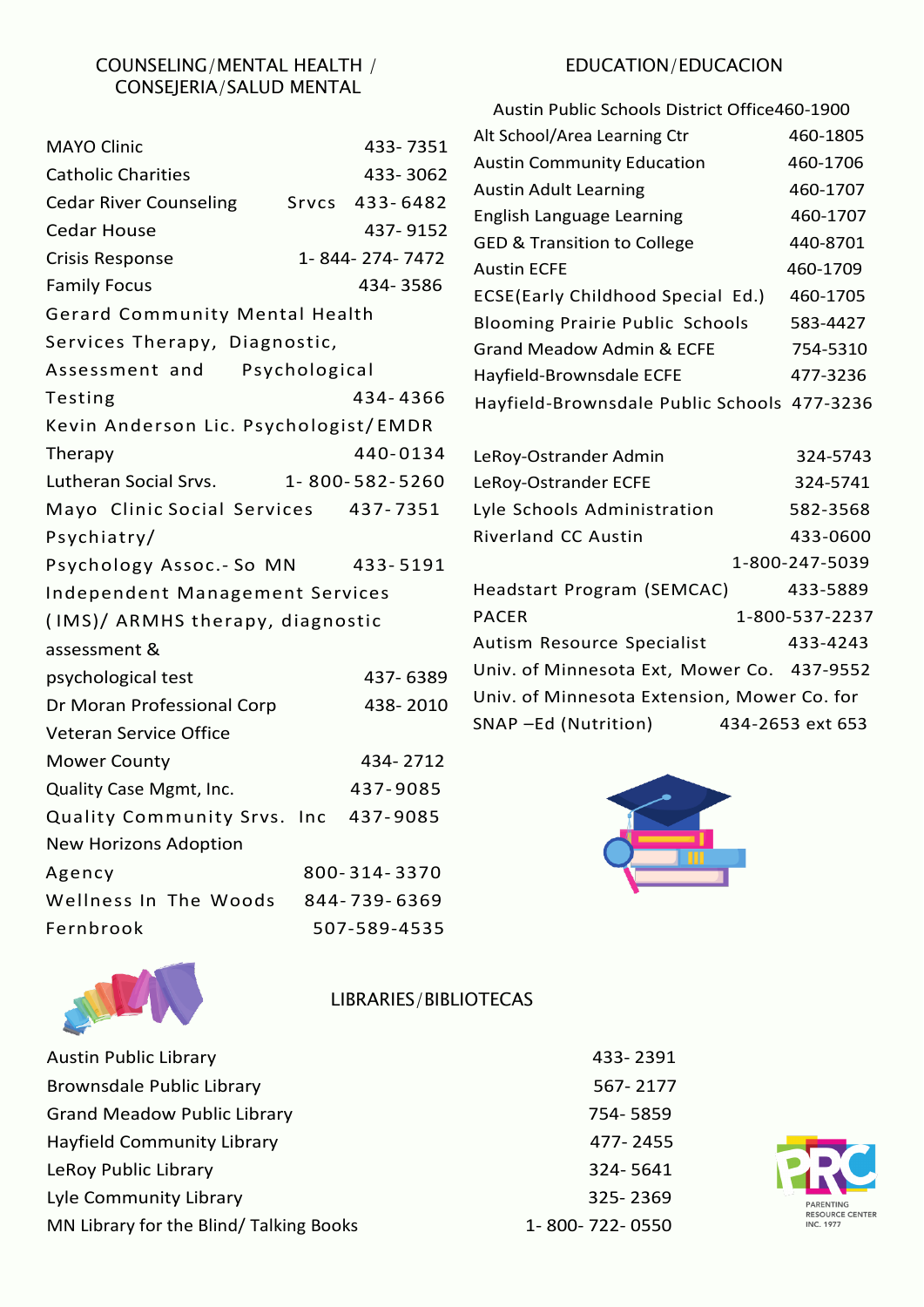| PARENTING EDCATION/EDUCACION DE PADRES                |                      |
|-------------------------------------------------------|----------------------|
| <b>Parenting Resource Center</b>                      |                      |
| <b>Parents Forever Divorce Education</b>              | 437-8330             |
| <b>Parent WARMLINE</b>                                | 440-4164             |
| <b>Parent Education</b>                               | 437-8330             |
| University of Minnesota Extension, Mower Co.          | 437-9552             |
| ECFE (Early Childhood Family Ed.)                     | 460-1709             |
| HelpMeGrowMN                                          | 1-866-693-4769       |
| Austin Aspires Parent to Parent                       | 437-0920             |
| YOUTH CHILDREN/RECREATION/ RECREACION JUVENIL         |                      |
| <b>Austin Community Education</b>                     | 433-0971             |
| <b>Austin Park &amp; Recreation Program</b>           | 433-1881             |
| <b>Boy Scouts</b>                                     | 387-3123             |
| Girl Scouts River Valley                              | 1-800-845-0787       |
| <b>Austin Community Recreation Center</b>             | 433-1804             |
| SUPPORT GROUPS/GRUPOS DE APOYO                        |                      |
| <b>Crimes Victims Resource Center</b>                 | 437-6608             |
| Mother of Children with Handicaps                     | 325-4742             |
| <b>Adult Children of Alcoholics</b>                   | 437-3797             |
| <b>Circle of Parents</b>                              | 377-7665             |
| Circle of Hope                                        | 438-2034             |
| La Leche League of Southeast MN                       | 456-8238             |
| Celebrate Recovery                                    | 433-7008             |
| MOPS-Austin (Mom's Group) on FB or Call               | 507-219-2291         |
| <b>Recovery Is Happening</b>                          | 507-218-4773         |
| <b>Nexus Gerard Family Healing</b>                    | 433-1845             |
| <b>Austin Manor</b>                                   | 433-5569             |
| <b>Austin Alano Groups</b>                            | 433-9868             |
| The Bridge                                            | 434-9334             |
| Support With Love LGBTQ+                              | 440-4164 or 437-8330 |
| <b>Wellness In The Woods</b>                          | 844-739-6369         |
| CHEMICAL DEPENDENCY/DEPENDECIA DE SUSTANCIAS QUIMICAS |                      |
| Alcoholics Anonymous (AA)                             | 433-9868             |

| Alcoholics Anonymous (AA)                        | 433-9868 |
|--------------------------------------------------|----------|
| Narcotics Anonymous                              | 433-9868 |
| Mayo Clinic Health System Fountain Center Austin | 434-1890 |
| Mayo Clinic Health System Tobacco Cessation      | 434-1429 |
| Circle of Hope Support Group                     | 438-2034 |





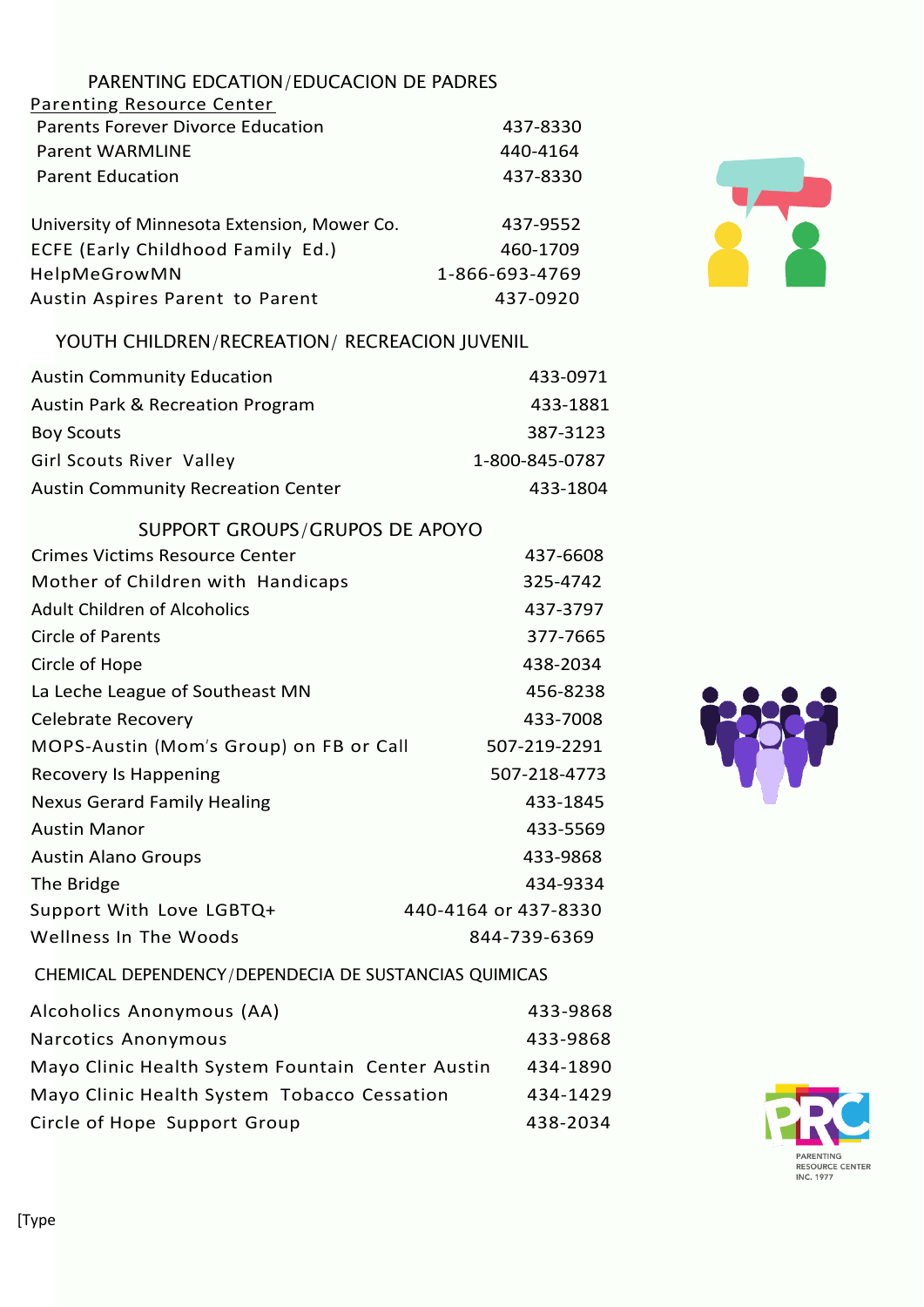FOOD/COMIDA

| Mower County DHS (vouchers)                      | 437-9701       |
|--------------------------------------------------|----------------|
| Ruby's Pantry Grace Lutheran Austin 3rd          |                |
| Thursdays of each month                          | 433-3445       |
| <b>Cornerstone Church Austin</b>                 | 433-7008       |
| Lyle Our Savior's Lutheran Church                | 325-4684       |
| LeRoy Area Ministerial Assoc                     | 324-5722       |
| Racine                                           | 507-378-4801   |
| <b>Mower County Senior Center</b>                | 507-433-2370   |
| WIC (Women, Infant& Children)                    | 437-9799       |
| <b>Salvation Army</b>                            | 437-4566       |
| Our Saviors Lutheran-Lyle                        | 325-4684       |
| American Red Cross-Disaster                      | 1-844-878-9933 |
| <b>NAPS</b>                                      | 1-877-500-8699 |
| Little Cedar Food Shelf (for Southland Families) | 582-3185       |
| <b>SEMCAC Senior Dining Austin</b>               | 459-9270       |
| <b>SEMCAC Meals on Wheels:</b>                   |                |
| <b>Austin Meals on Wheels</b>                    | 433-3120       |
| Grand Meadow/Dexter/Lyle                         | 754-5744       |
| Adams                                            | 582-3185S      |

# HOUSING/VIVIENDA

| Austin HRA                             | 433-1866       |
|----------------------------------------|----------------|
| Mower Co HRA                           | 434-5556       |
| American Red Cross (disaster)          | 1-844-878-9933 |
| Salvation Army(emergency)              | 437-4566       |
| SEMCAC (emergency)                     | 433-5889       |
| <b>Housing Equality Law Project</b>    | 1-866-292-0080 |
| Rochester Women's Shelter              | 507-285-1010   |
| <b>Quality Case Management, Inc.</b>   | 437-9085       |
| Crisis Resource Center Owatonna        | 1-800-451-1202 |
| Dorothy Day Shelter (homeless)         | 507-282-5172   |
| Habitat for Humanity-Freeborn/Mower    | 433-1349       |
| <b>Independent Management Services</b> | 437-6389       |
| Mower County DHS (vouchers)            | 437-9701       |
|                                        |                |





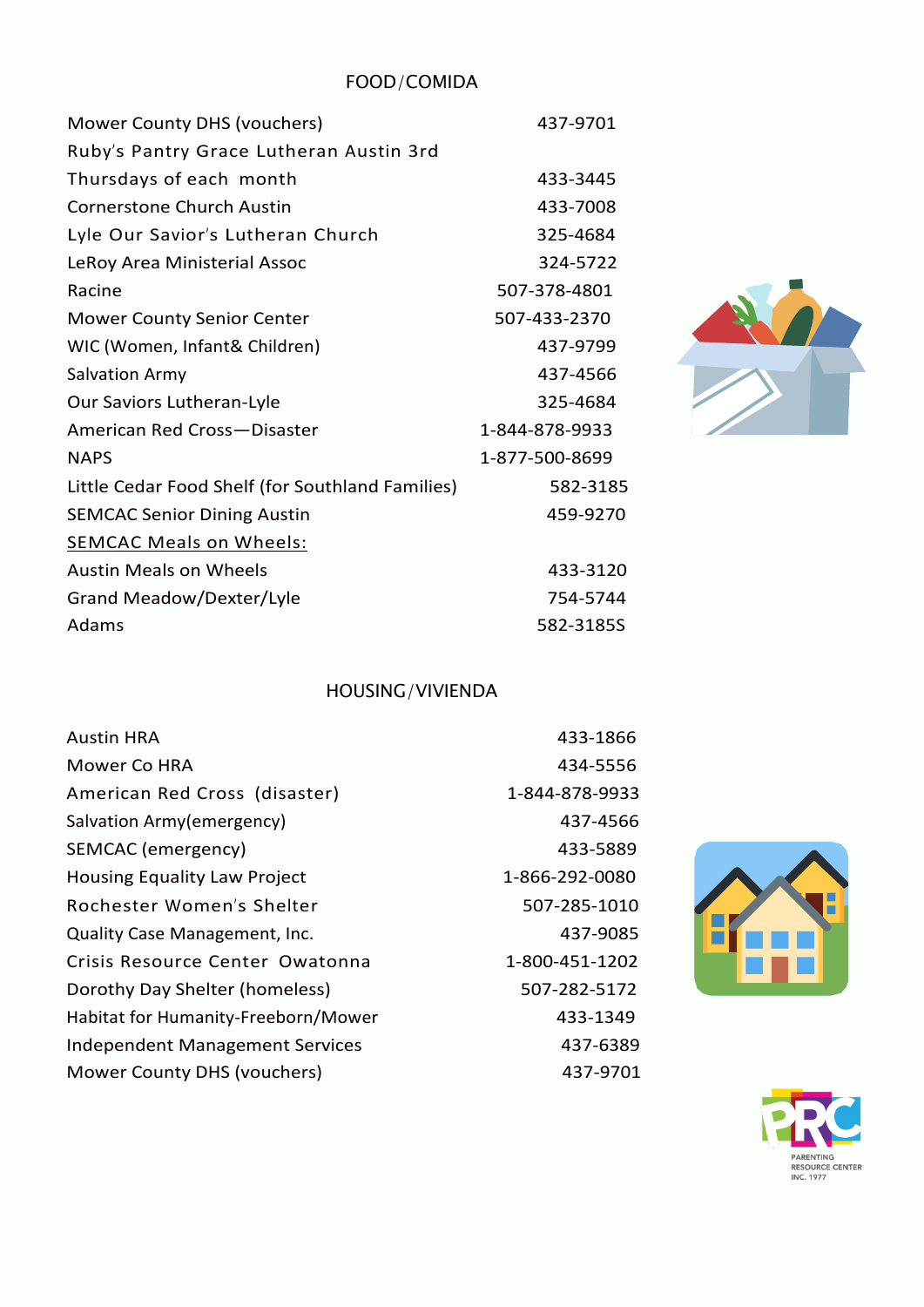#### CLOTHING/ROPA

| Birthright                | 437-2373 |
|---------------------------|----------|
| Rachel's Hope             | 437-7595 |
| Parenting Resource Center | 437-8330 |
| Salvation Army            | 433-7203 |
|                           |          |

#### USED CLOTHING OR FURNITURE FOR SALE/VENTA DE ROPAUSADA

| Twice is Nice    | 433-5353 |
|------------------|----------|
| Salvation Army   | 437-4566 |
| A to Z Treasures | 433-0090 |
|                  |          |

PERSONAL CARE ITEMS/ARTICULOS DE CUIDADO Twice is Nice **All Accords** 2008 12:00 12:00 133-5353 Salvation Army 437-4566 A to Z Treasures 433-0090 Parenting Resource Center 437-8330

ENERGY ASSISTANCE/ASISTENCIA DE ENERGIA

| <b>SEMCAC</b>                   | 433-5889                                    |
|---------------------------------|---------------------------------------------|
|                                 | TRANSPORATION/TRASPORTACION                 |
| SMART                           | 1-855-762-7821                              |
| AB Taxi                         | 434-9689                                    |
| Quick Ride Taxi Service         | 433-9055                                    |
|                                 | DRIVER'S LICENSE/LICENCIAS DE CONDUCIR      |
| DEPT OF MOTOR VEHICLES          | 434-2675                                    |
|                                 | FINANCIAL CONSULTING/CONSULTORIA FINANCIERA |
| Independent Management Services | 437-6389                                    |

### EMPLOYMENT/EMPLEO & CAREER COUNSELING/CONSEJERIA EN CARRERAS

| <b>Workforce Development</b>       | 433-0555     |
|------------------------------------|--------------|
| <b>CLUES</b>                       | 355-8575     |
| Welcome Center                     | 434-2863     |
| <b>CHOICES</b>                     | 507-280-5510 |
| <b>Cedar Valley Services</b>       | 433-2303     |
| <b>Riverland Community College</b> | 433-0600     |











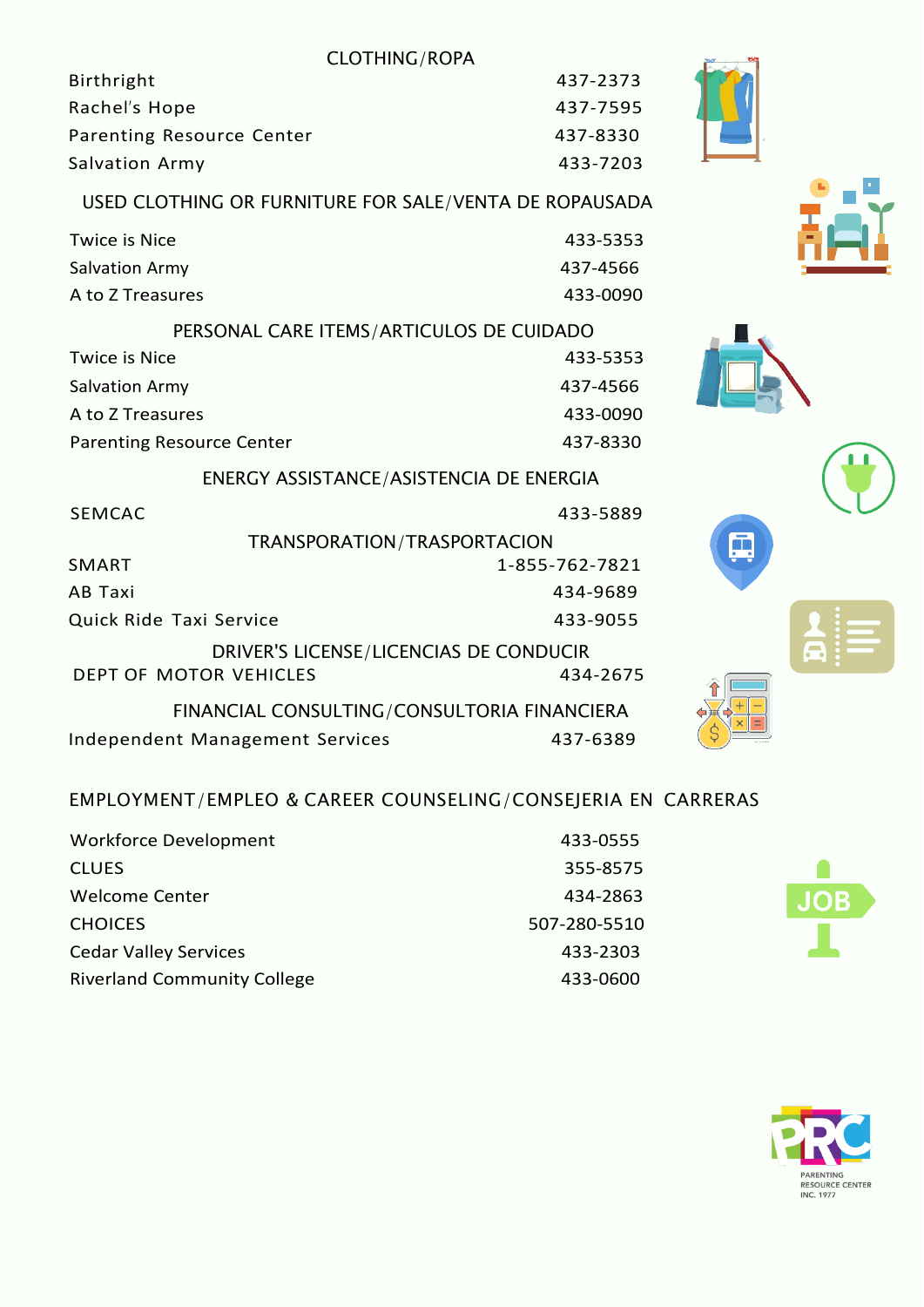#### CHILDCARE/ GUARDERIAS

Child Care Resource and Referral 1-800-462-1660 Helping Homes 507-438-1270 (emergency/temporary care)

Mower County Public Health –Daycare Providers list website: [www.mowercountyhhs.com](http://www.mowercountyhhs.com/)

Mower County Childcare Assistance 437-9701 https:/[/www.mowercountyhhs.com/child-care-assistance](http://www.mowercountyhhs.com/child-care-assistance)

Austin Aspires – Daycare and Preschool Opening list (always updated) – visit 437-6389 www,austinaspires.org

#### BIRTH CONTROL/ANTICONCEPTIVOS

| MN Family Planning/STI Hotline | 1-800-783-2287 |
|--------------------------------|----------------|
| Mower CountyCommunityHealth    | 437-9701       |

#### PREGNANCY/EMBARAZO

| Mower County Community Health     | 437-9701       |
|-----------------------------------|----------------|
| Rachel's Hope Support & Council   | 437-7595       |
| Catholic Charity Information Line | 1-800-222-5859 |
| <b>Pregnancy Hot Line</b>         | 1-800-848-5683 |
| Mayo Clinic Health System         | 433-7351       |
| New Horizon Adoption Agency       | 1-800-314-3370 |

#### LOCAL MOM GROUPS

| Mother of Children with Handicaps       | 325-4742     |
|-----------------------------------------|--------------|
| La Leche League of Southeast MN         | 456-8238     |
| MOPS-Austin (Mom's Group) on FB or Call | 507-219-2291 |
| Facebook Pages                          |              |
| <b>Mommies</b>                          |              |
| Parent-to-Parent                        |              |









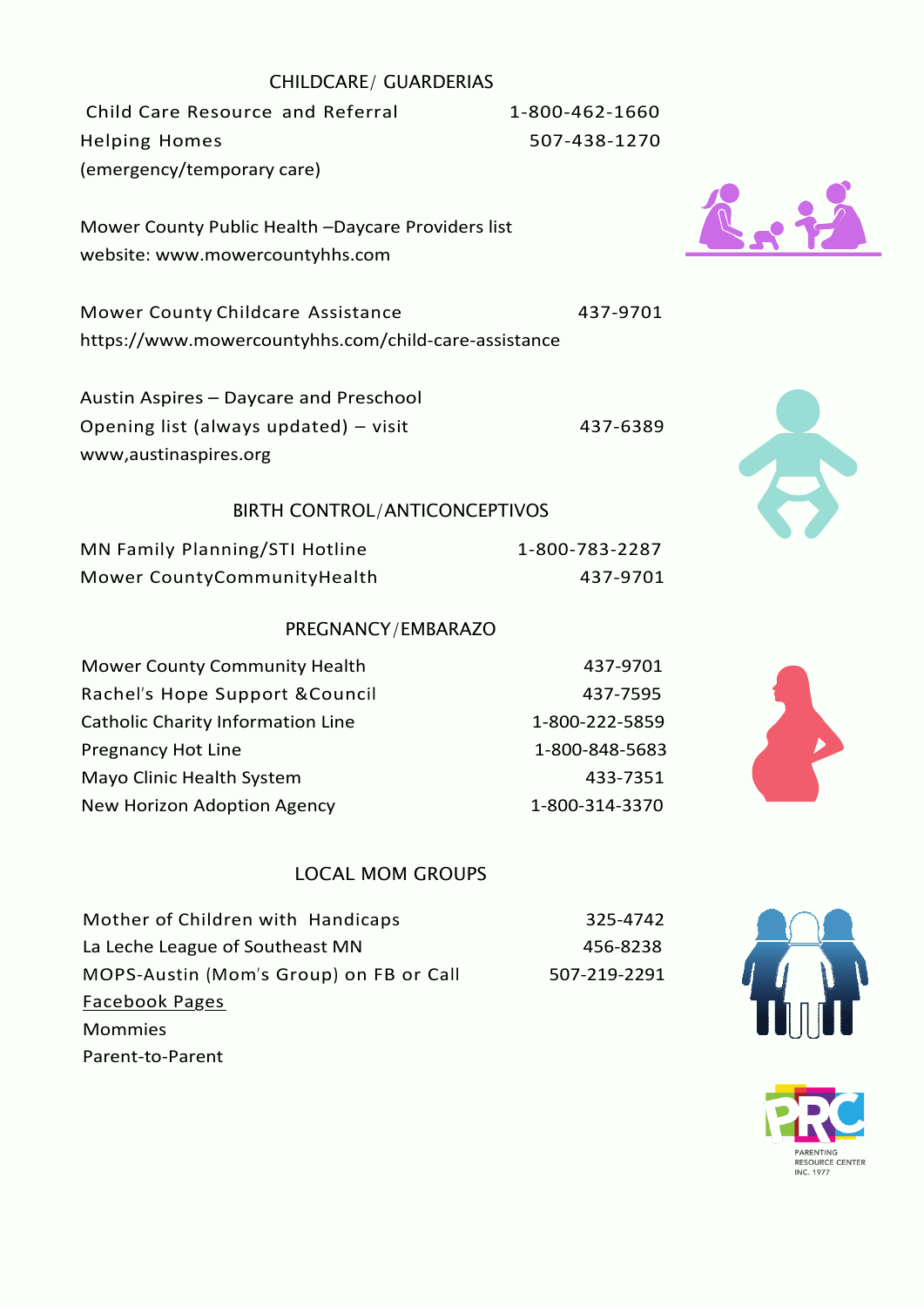| HUMAN SERVICES/SERVICIOS HUMANOS                                          |                |
|---------------------------------------------------------------------------|----------------|
| <b>Independent Management Service</b>                                     | 437-6389       |
| Lutheran Social Services of MN                                            | 1-800-582-5260 |
| <b>Welcome Center</b>                                                     | 434-2863       |
| <b>Mower County DHS</b>                                                   | 437-9701       |
| MN 211                                                                    | $2 - 1 - 1$    |
| <b>Cedar Valley Services</b>                                              | 433-2303       |
| <b>Health Access Minnesota</b>                                            | 589-8136       |
| New Horizons Adoption Agency                                              | 800-314-3370   |
| <b>Austin Human Rights Commission</b>                                     | 437-9940       |
| IMAA Intercultural Mutual Asst Assoc. 507-273-2280 or 507-273-            |                |
| 4230                                                                      |                |
| DISABILITY SERVICES/SERVICIOS DE DISCAPACIDAD<br><b>LIFE Mower County</b> | 433-8994       |
| Cedar Branch DAC Adams                                                    | 582-7726       |
| <b>Cedar Valley Services</b>                                              | 433-2303       |
| Cedar House, Inc.                                                         | 437-9152       |
| Division of Rehabilitation                                                | 433-0570       |
| Epilepsy (MinCepCare PA)                                                  | 1-612-525-2400 |
| March of Dimes/SE MN                                                      | 1-507-282-0649 |
| <b>MN State Council on Disabilities</b>                                   | 1-800-562-9747 |
| Mower Council for Handicapped                                             | 433-9609       |
| SE Center for Independent Living (Rochester)                              | 507-285-1815   |
| <b>REM Woodvale</b>                                                       | 433-7301       |
| <b>SEMCIL</b>                                                             | 1-888-460-1815 |
| MN Children w/Special Health Needs                                        | 1-800-728-5420 |
| <b>Independent Management Services</b>                                    | 437-6389       |
| Quality Case Management, Inc.                                             | 437-9085       |
| Quality Community Services, Inc.                                          | 437-9085       |

#### FAMILY VISITATION & EXCHANGE/VISITAS FAMILIARARES Y INTERCAMBIOS

# FOSTER CARE/CUIDADO ADOPTIVO

Seibel Visitation Center 434-7550

Mower County DHS 437-9700

 $\sum$ 

#### LEGAL SERVICES/SERVICIOS LEGALES

SE Minnesota Reg. Legal Services (Intake) 1-888-575-2954 Minnesota Family Law Project 1-866-292-0080 Immigrant Law Center of Minnesota 1-651-641-1011